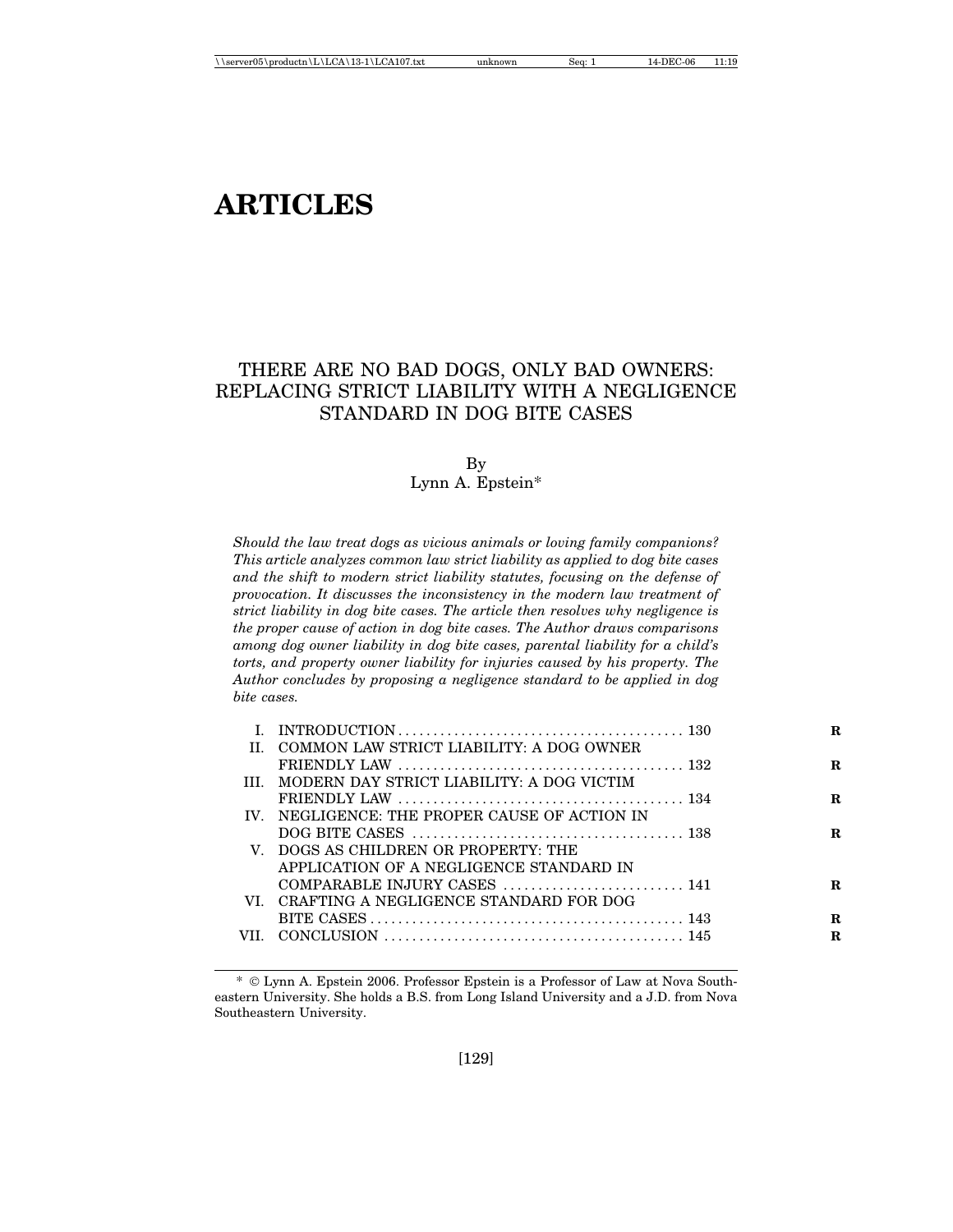#### I. INTRODUCTION

The majority of dog owners consider their dogs loving companions and members of their families.1 Yet, under most dog bite laws, certain dogs are automatically presumed to be vicious animals.2 The commonly held belief is that dogs are biting at epidemic proportions,<sup>3</sup> which necessitates imposing strict or absolute liability on dog owners.<sup>4</sup> Thus, a dog owner is liable by virtue of ownership, not fault. In reality, dog bites are not common occurrences. In 2001, there were sixty-eight million dogs in the United States, and the Centers for Disease Control and Prevention (CDC) reported that an estimated 368,245 dog bite victims were treated in emergency rooms.5 Therefore, only .005% of dogs were involved in biting incidents which required emergency room care. Fatal dog injuries are extremely rare, with approximately twenty deaths per year resulting from a dog attack.<sup>6</sup> In comparison, in 2001, 519,424 people were treated in emergency rooms for bicycle related injuries, representing approximately .002% of the population.7 Despite these statistics, legislatures have reacted to the perceived dog bite "problem" by enacting laws that essentially classify dogs as abnormally dangerous,<sup>8</sup> akin to other dangerous property, such as dynamite. The long held notion that dogs are characteristically gentle has been replaced by the current trend that dogs are characteristically dangerous.

The classification of dogs as dangerous for purposes of dog bite liability is in sharp contrast to the manner in which dogs are regarded in our society. In fact, even though dogs are still considered property in most jurisdictions, our society frequently "humanizes" dogs. For exam-

4 *See e.g. Fandrey v. Am. Fam. Mut. Ins. Co.*, 680 N.W.2d 345, 350 (Wis. 2004) (reading Wis. Stat. § 174.02 to impose strict liability on dog owners for dog bites).

5 CDC, *Nonfatal Dog Bite-Related Injuries Treated in Hospital Emergency Departments — United States, 2001*, 52:26 Morbidity & Mortality Wkly. Rpt. 605, 605 (July 4, 2003) (available at http://www.cdc.gov/mmwr/PDF/wk/mm5226.pdf) [hereinafter *Nonfatal Dog Bite Injuries*].

6 CDC, *Dog-Bite-Related Fatalities — United States 1995-1996*, 46:21 Morbidity & Mortality Wkly. Rpt. 463, 463 (May 30, 1997) (available at ftp://ftp.cdc.gov/pub/ Publications/mmwr/wk/mm4621.pdf) (noting a total of 279 human deaths related to dog attacks between 1979 and 1994).

<sup>1</sup> PEW Research Center, *Gauging Family Intimacy: Dogs Edge Cats (Dads Trail Both)* 1, http://pewresearch.org/assets/social/pdf/Pets.pdf (Mar. 7, 2006) (noting that eighty-five percent of dog owners consider their dog to be a member of their family).

<sup>2</sup> *See e.g.* Yakima Mun. Code (Wash.) § 6.18.020 (1987) (banning the ownership and possession of all Pit Bulls in the city of Yakima, Washington); Milwaukee Mun. Code (Wis.) § 78-22 (placing restrictions on the care and ownership of Pit Bulls and Rottweilers).

<sup>3</sup> Mark Derr, *It Takes Training and Genes to Make a Mean Dog Mean*, N.Y. Times F1 (Feb. 6, 2001) (reporting that the Humane Society of the United States and the Centers for Disease Control and Prevention consider dog bites to be at epidemic levels).

<sup>7</sup> Natl. Ctr. Injury Prevention & Control, *WISQARS Nonfatal Injury Reports*, http:// webappa.cdc.gov/sasweb/ncipc/nfirates2001.html; *select* All intents; *select* Pedal Cyclist; *select* Year 2001; *select* Submit Request (last updated Sept. 19, 2006).

<sup>8</sup> *Supra* n. 2. **R**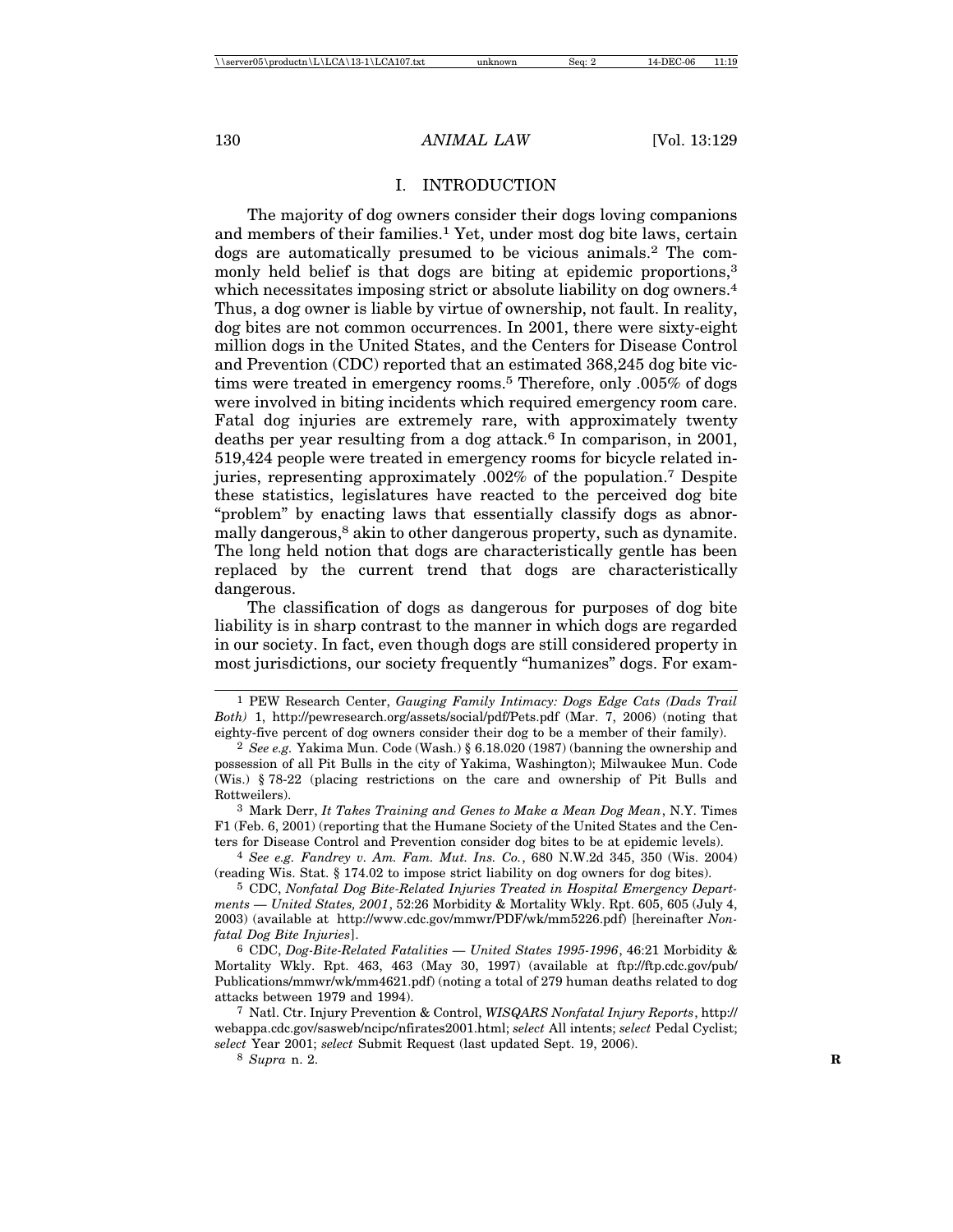ple, dogs are included in custody agreements and trusts, may receive sophisticated medical treatments, and are welcome guests at many hotels.9 However, even as dogs have become members of our families, when a dog bites, the imposition of a strict liability standard totally disregards the canine-human relationship.

Historically, courts have imposed strict liability for wild or domesticated animals, such as dogs, known to have dangerous tendencies abnormal to their class.10 However, about half of all jurisdictions currently impose strict liability for dog bites without the requirement that the owner have knowledge of the dog's dangerous propensities.<sup>11</sup> The defenses available are varied and applied inconsistently.12 Most often, the only defense available to the dog owner is whether the dog bite was a result of the injured party provoking the dog. Thus, too often, dog bite cases hinge on, "What was the dog thinking?" This analysis leads to costly litigation (due to the parade of animal behaviorists necessary as expert witnesses) and inconsistent results. Ultimately, there is likely tremendous financial exposure for the dog owner, which may result in such a burden that it ultimately discourages dog ownership.

The correct standard for dog bite cases is a negligence standard. Instead of focusing on the dog's conduct, the focus should be on the dog owner's conduct. The potential for a dog to cause harm is often the greatest due to conditions created by the owner. For example, a dog owner who chooses to chain his dog greatly increases the chances that the dog will bite.13 A dog chained and left alone is not properly supervised. Also, children are the victims in forty-two percent of all dog bite cases.14 Thus logical judicial analysis must rest on determining whether the dog owner acted reasonably in controlling and monitoring his dog.

This article first analyzes common law strict liability as applied to dog bite cases. Next, the article discusses the shift from common law strict liability to modern strict liability statutes, focusing on the de-

<sup>9</sup> *See generally* Gerry W. Beyer, *Pet Animals: What Happens When Humans Die?* 40 Santa Clara L. Rev. 617 (2000) (discussing the trend of humans leaving financial support in their wills to their companion animals).

<sup>10</sup> Dan Dobbs, *The Law of Torts* 947 (West 2001); Victor E. Schwartz et al., *Prosser, Wade, and Schwartz's Torts* 690–91 (11th ed., Found. Press 2005).

<sup>11</sup> *Restatement (Third) of Torts: Liability for Physical Harm* § 23 (2001); *see also* Ward Miller, *Modern Status of Rule of Absolute or Strict Liability for Dogbite*, 51 A.L.R.4th 446 §§ 2–5 (1987) (analyzing common law absolute and strict liability for dog bites).

<sup>12</sup> *See generally* Jay M. Zitter, *Intentional Provocation, Contributory or Comparative Negligence, or Assumption of Risk as Defense to Action for Injury by Dog*, 11 A.L.R.5th 127 (1993) (discussing defenses for personal injuries caused by dogs).

<sup>13</sup> Kids & Dogs Interactive Educ., *Statistics*, http://www.kidsanddogs.org/ statistics.html (accessed Nov. 12, 2006); Kenneth Morgan Phillips, *Dog Bite Law: Why Dogs Bite People: Examples from Studies*, http://dogbitelaw.com/PAGES/whybite .html#otherreasons (accessed Nov. 12, 2006) [hereinafter *Dog Bite Law*].

<sup>14</sup> *Nonfatal Dog Bite Injuries*, *supra* n. 5, at 1. **R**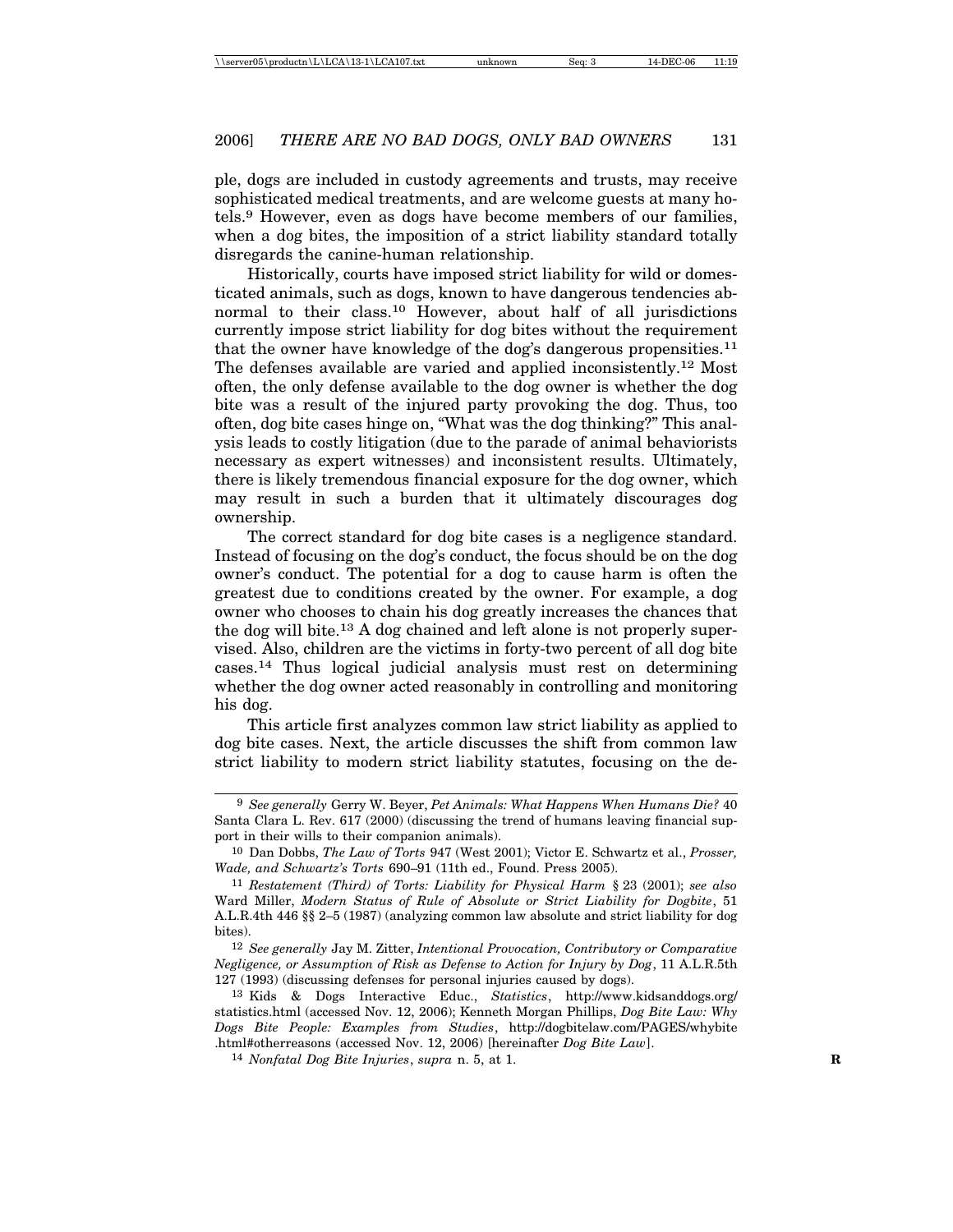fense of provocation. The article then resolves why negligence is the proper cause of action in dog bite cases and draws comparisons among a dog owner's liability in dog bite cases, a parent's liability for his child's torts, and a property owner's liability for injuries caused by his property. Finally, the article will offer a negligence standard to be applied in dog bite cases.

# II. COMMON LAW STRICT LIABILITY: A DOG OWNER FRIENDLY LAW

For centuries, dogs have been known as a companion to man.15 As such, they were considered harmless; and if they did, in fact, possess dangerous characteristics, it was considered abnormal.<sup>16</sup> Consequently, the owner of a dog was not strictly liable for a dog bite, unless he had reason to know the dog was abnormally dangerous.17 Being abnormally dangerous was often characterized as having a tendency to attack human beings, whether the attack was in anger or in play.18 The owner's liability was in keeping a dog after gaining knowledge of its propensity for abnormally vicious behavior.19 Thus, the requirement of scienter<sup>20</sup> was a hurdle plaintiffs needed to overcome in order to proceed with a lawsuit.<sup>21</sup> However, with the requirement of scienter, determining whether a dog's conduct prior to the biting incident was vicious and thus put the owner on notice, often proved difficult. Even more difficult was determining if the dog's vicious tendency was abnormal to its class. Most courts did not even try to make the distinction.

For example, the Supreme Court of Colorado, in *Barger v. Jimerson*, was confronted with making a determination of whether the owners of a German Shepherd had been put on notice as to their German Shepherd's vicious propensity and were thus liable for injuries to the plaintiff resulting from a bite.22 Witness testimony indicated that the dog owners always kept their dog confined to a fenced backyard, and when the dog was outside the enclosure, it was leashed.<sup>23</sup> Witnesses also testified that whenever anyone would stroll by the fence, the dog would bark and lunge at the fence.<sup>24</sup> However, other witnesses testi-

21 *See e.g. Durden v. Barnett & Harris*, 7 Ala. 169, 170 (Ala. 1844) (noting that scienter must be alleged and proven in a dog bite case).

22 276 P.2d 744, 744 (Colo. 1954).

<sup>15</sup> *Restatement (Second) of Torts* § 509, cmt. f (1977).

<sup>16</sup> *Id.*

<sup>17</sup> *Id.*

<sup>18</sup> *Id.* at cmt. c.

<sup>19</sup> *Andrews v. Smith*, 188 A. 146, 148 (Pa. 1936).

<sup>20</sup> Scienter is defined as "a degree of knowledge that makes an individual legally responsible for the consequences of his act; an allegation in a legal pleading of such knowledge on the part of the accused or defendant as is necessary to constitute his act as a crime or tort." Webster's Third New International Dictionary Unabridged 2032 (Philip Babcock Gove ed., Miriam Webster 1986).

<sup>23</sup> *Id.*

<sup>24</sup> *Id.*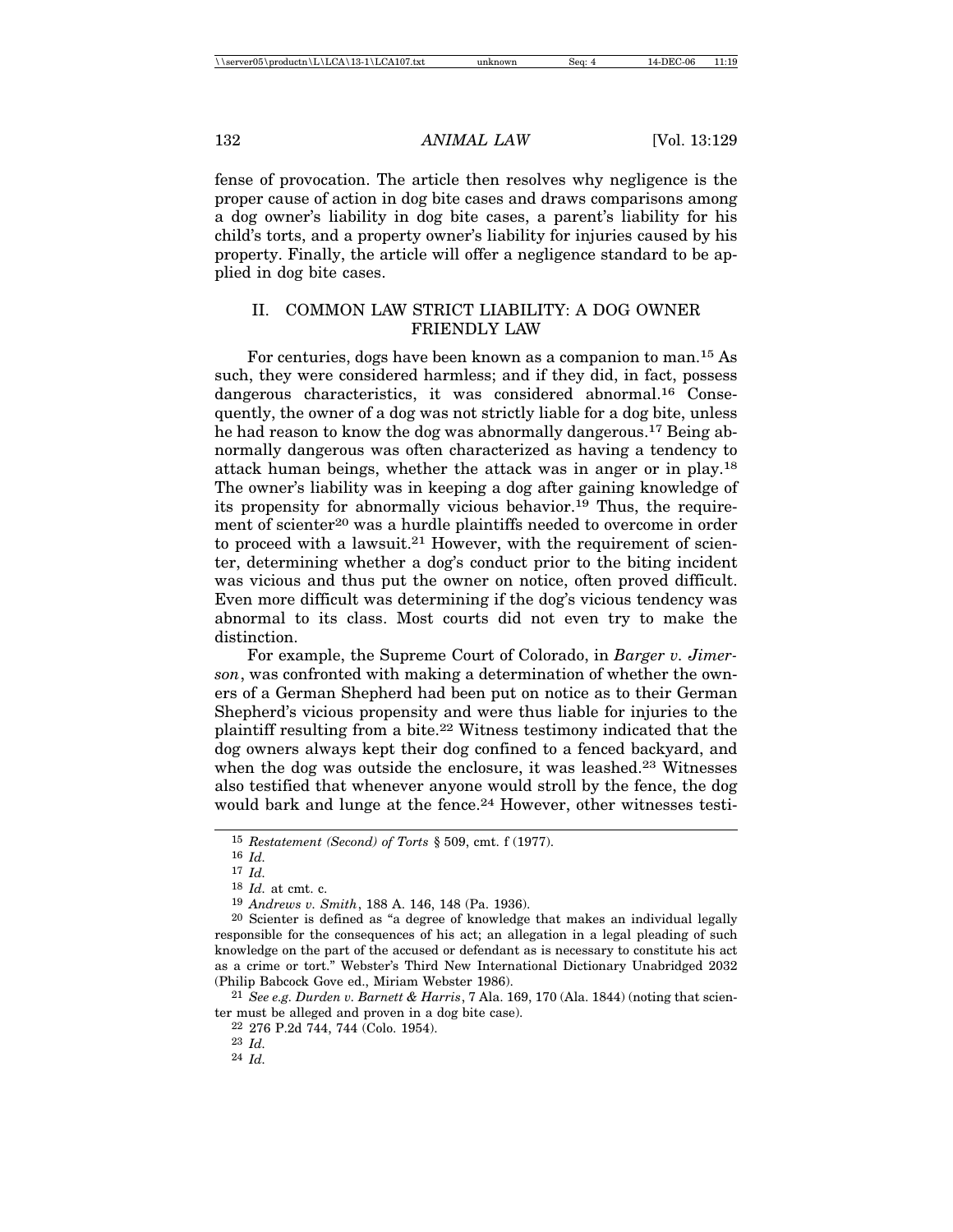fied that children played in the backyard with the dog, it appeared friendly, and they did not consider the dog to be vicious or dangerous.25 The defendants testified that the dog seemed to be protective of its property.26 During a storm, the dog escaped from the yard and was gone for several days.27 During that time, it attacked the plaintiff and bit her, causing injuries.<sup>28</sup>

The court affirmed the decision of the trial court in favor of the plaintiff and determined that the defendants were on notice that their dog had vicious propensities.29 The court based its findings solely on the facts that the defendants kept the dog confined and the dog ran to the fence and barked when people passed by.30 The court concluded that the dog's disposition was savage and ferocious, and thus the owners were on express notice that the dog would attack human beings.<sup>31</sup> The court stated that a vicious propensity includes "a natural fierceness or disposition to mischief" that may lead to an attack.32

Yet the natural qualities of the same breed of dog (German Shepherd) as in *Barger* were the reason an Alaskan court did not grant summary judgment to plaintiffs on a strict liability claim in a similar dog bite case.33 In *Sinclair v. Okata*, a two-year-old plaintiff was bitten by defendant's German Shepherd, Anchor.<sup>34</sup> The evidence was undisputed that Anchor had been involved in at least four previous biting incidents.35 Plaintiffs pointed to these biting episodes to establish that defendants had knowledge of their dog's dangerous propensities.36 Defendants, through their expert witness, presented testimony that each of the biting incidents was the result of the dog's natural instincts and not due to any dangerous propensity.37 The expert testified that the four biting incidents were the result of overstimulation, protective instincts, and chase instincts.38 The plaintiffs failed to establish that Anchor's four previous biting incidents were abnormal, as opposed to normal behavioral responses common to all dogs.<sup>39</sup> The fact that a dog has a dangerous propensity is not enough.<sup>40</sup> Thus, the defendants

 *Id.* at 744–45. *Id.* at 745. 27 *Id. Barger*, 276 P.2d at 745. *Id.* at 746. 30 *Id.* 31 *Id. Id.* at 745–46. *Sinclair v. Okata*, 874 F. Supp. 1051, 1059 (D. Alaska 1994). *Id.* at 1053. *Id.* at 1054. *Id.* at 1055. 37 *Id.* 38 *Id. Sinclair*, 874 F. Supp. at 1059. *Id.* at 1058.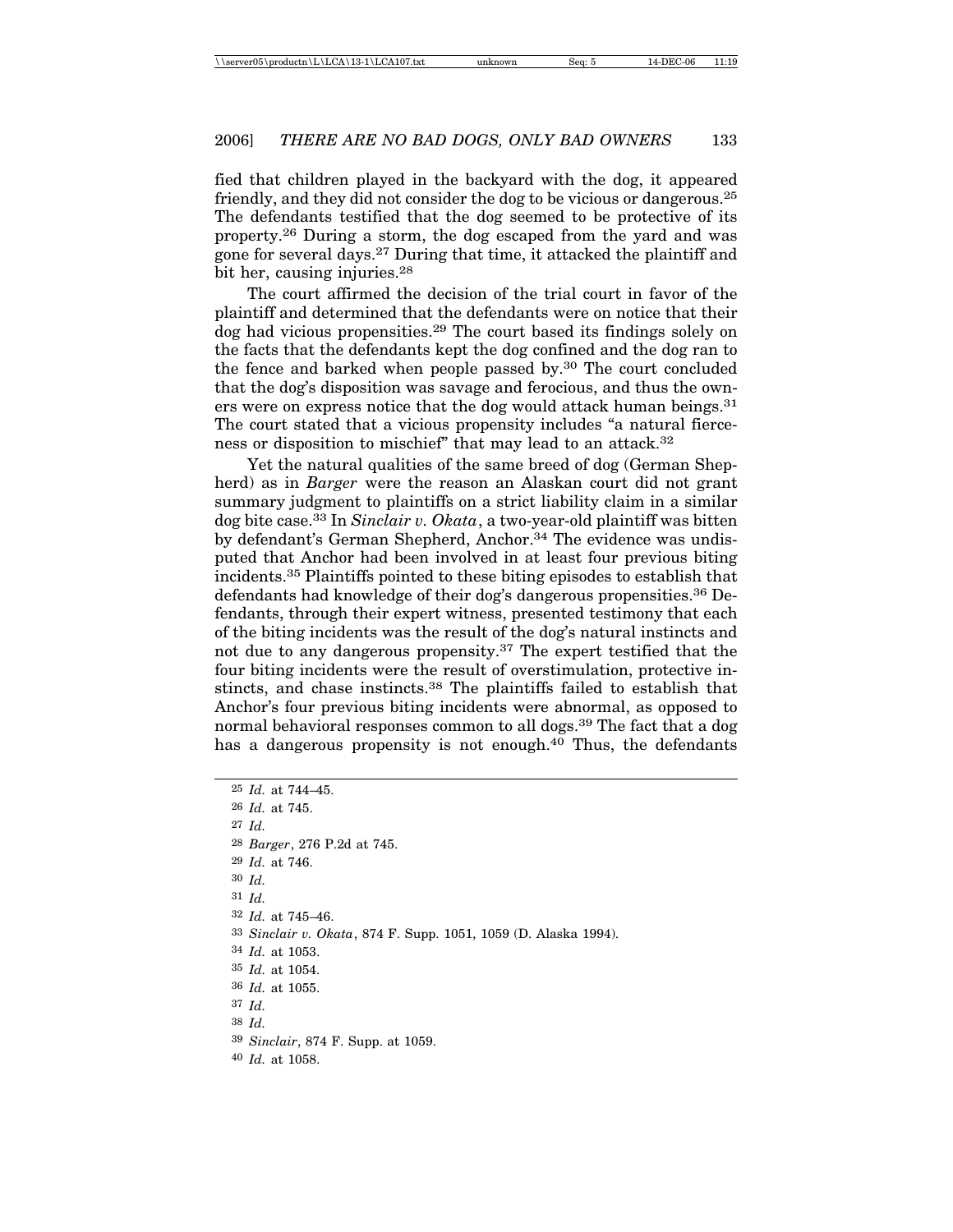were not on notice of any abnormal characteristic, and the motion for summary judgment as to strict liability was denied.<sup>41</sup>

It is difficult to reconcile the *Barger* and *Sinclair* decisions. In *Barger*, the court did not determine whether the actions of the dog were abnormal.42 In fact, the dog's natural fierceness should have led the court away from a strict liability standard. If the dog's response is natural, even if dangerous, it is not abnormal; that was the analysis properly applied in *Sinclair*. 43 Yet it is difficult to classify a vicious response by a dog as normal.

In fact, in order to place some objectivity in the vicious/abnormal debate, some courts and legislatures began referring to their dog bite laws as the "first bite" rule or the "one free bite" rule.<sup>44</sup> The premise was that if the dog had previously bitten, it was abnormally dangerous, and the owner had the requisite knowledge (scienter) about the danger.45 Yet this terminology was a misnomer. Often, courts found that a previous bite did not indicate viciousness, or that other dangerous characteristics, in the absence of a previous bite, were sufficient to determine a dog's character and an owner's knowledge of that character.46

Due to the difficulty in proving scienter and the abnormal dangerousness of dogs, coupled with public pressure to create more victim friendly laws, courts and legislatures began to abandon common law strict liability and impose near absolute liability on dog owners.47 The most efficient way to create victim friendly laws was to remove the requirement of scienter and the abnormally dangerous requirement in dog bite cases, leaving dog owners with limited defenses.48 By eliminating these requirements, such laws have discarded a centuries-old determination that dogs are, by nature, companions, and have thus classified man's best friend as presumptively vicious.

# III. MODERN DAY STRICT LIABILITY: A DOG VICTIM FRIENDLY LAW

About half of all states have eliminated the requirement of scienter in dog bite cases.49 Recovery under dog bite statutes usually requires four elements: 1) injury caused by a dog owned by the

<sup>41</sup> *Id.* at 1059.

<sup>42</sup> *Barger*, 276 P.2d. at 745–46 (relying on evidence that defendants knew or had notice that their dog had exhibited vicious propensities).

<sup>43</sup> *Sinclair*, 874 F. Supp. at 1058.

<sup>44</sup> *See generally* Cindy Andrist, Student Author, *Is There (and Should There Be) Any "Bite" Left in Georgia's "First Bite" Rule?* 34 Ga. L. Rev. 1343, 1350 (2000) (discussing "first bite" rule as being the Georgia courts' rule of thumb).

<sup>45</sup> *Id.* at 1351-52.

<sup>46</sup> Schwartz, *supra* n. 10, at 690. **R**

<sup>47</sup> *Id.* at 691.

<sup>48</sup> *Id.* Possible defenses include the plaintiff's trespass and the posting of a warning sign.

<sup>49</sup> *Restatement (Third) of Torts* § 23 cmt. d.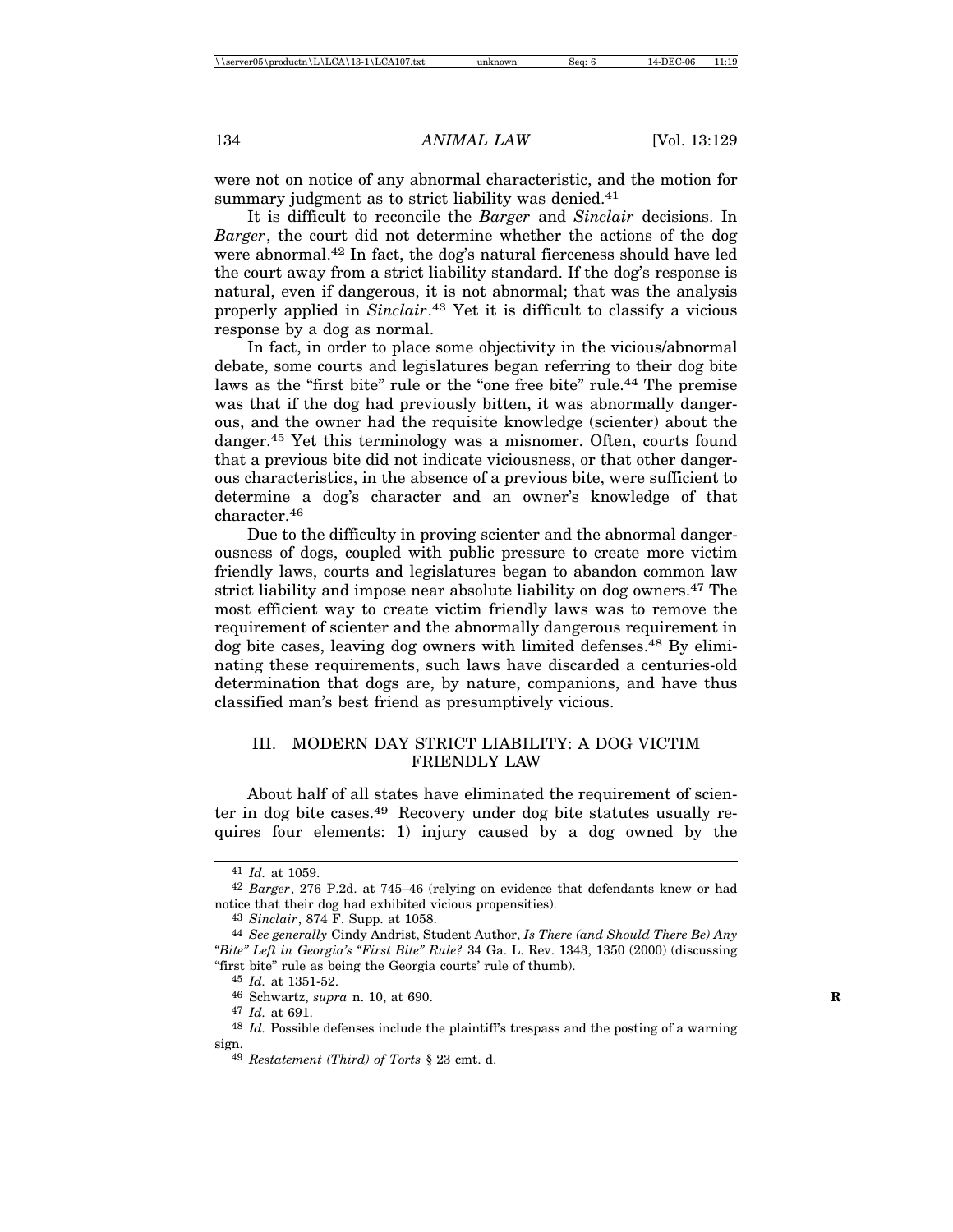defendant; 2) peaceable conduct of the person injured; 3) presence of the injured person in a place where he has the legal right to be; and 4) lack of provocation.50 While many states allow comparative negligence defenses to their strict liability statutes,<sup>51</sup> proving or disproving provocation is often the determinative factor in many of theses cases.52 Yet determining whether a dog was provoked necessarily leads to an analysis of the dog's intent and thought processes, resulting in inconsistent jury verdicts.

Most statutes do not define provocation or give clear legislative intent as to its meaning in their dog bite statutes.53 It is a well known axiom of statutory interpretation that in the absence of a statutory definition, terms should be given their plain meaning.<sup>54</sup> Thus, an Illinois Appellate Court cited the Webster's Dictionary definition of provocation as "an act or process of provoking, stimulation, or incitement."55 Another Illinois court cited the Corpus Juris Secundum (C.J.S.) definition of provocation as "to excite [to] anger or passion . . . to irritate . . . to stimulate; to arouse."56 Yet courts generally reject dictionary definitions as too expansive and presume that, if applied, they would too often result in a verdict for the dog owner, because almost any type of stimulus could provoke a dog.57 In essence, the provocation defense could prove to be too dog owner friendly, contradicting the legislative purpose of these statutes, which is dog victim friendly.58 Thus, without statutory guidance, and rejecting the plain meaning of provocation, courts proceed on a case-by-case basis and use the term provocation to further the statutory purpose—to lessen the burden on dog bite plaintiffs.59 However, without clear guidance as to what constitutes provocation, most juries either apply a human interpretation as to what the

52 *See e.g Nelson v. Lewis*, 344 N.E.2d 268, 270 (Ill. App. Ct. 1976) (stating that the issue at trial was whether the plaintiff' intentional act constituted "provocation").

53 *See generally id.* (discussing what the word "provoke" means within the Illinois statute).

54 "Where the language is plain and admits of no more than one meaning the duty of interpretation does not arise and the rules which are to aid doubtful meanings need no discussion." *See* Patricia M. Wald, *Some Observations on the Use of Legislative History in the 1981 Supreme Court Term*, 68 Iowa L. Rev. 195, 197 n. 12 (1983) (quoting *Caminetti v. U.S.*, 242 U.S. 470, 485 (1917)).

55 *Nelson*, 344 N.E.2d at 270 (citing *Webster's Third New International Dictionary* 1827 (Philip B. Gove ed., Merriam-Webster 1961)).

56 *Robinson v. Meadows*, 561 N.E.2d 111, 114 (Ill. App. Ct. 1990) (citing 73 C.J.S. *Provoke* 324–25 (1983)).

57 *Id.*

58 *Id.*; *see also Stroop v. Day*, 896 P.2d 439, 441 (Mont. 1995) (discussing the plaintiff's claim that the defendant's interpretation of "provocation" overshadows the law).

59 *Robinson*, 561 N.E.2d at 113.

<sup>50</sup> *Forsyth v. Dugger*, 523 N.E.2d 704, 706 (Ill. App. Ct. 1988) (citing Ill. Rev. Stat. 1985, ch. 8, par. 366).

<sup>51</sup> *See e.g.* Fla. Stat. § 767.04 (2005) (allowing any negligence on the part of the person bitten to reduce the liability of the dog owner).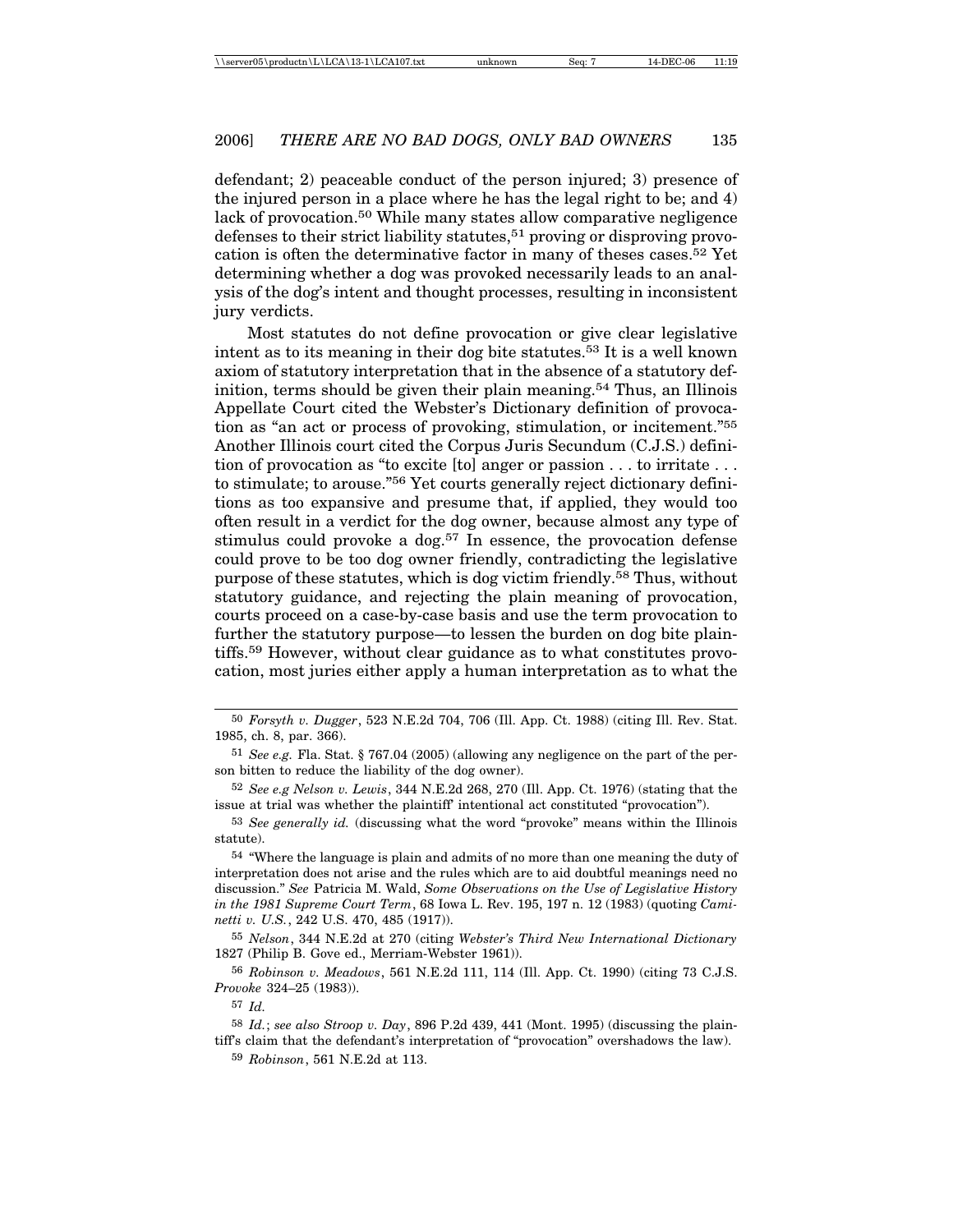term means to them or try and grapple with a parade of animal behavior experts who attempt to explain the psyche of the dog.<sup>60</sup>

For example, two cases with similar factual basis provide a dichotomy as to how the term provocation is interpreted by the jury. In *Brans v. Extrom*, the plaintiff accidentally stepped on the defendants' elderly Australian Shepherd.61 The dog bit the plaintiff on the leg.62 The jury found that the plaintiff's conduct in stepping on the dog, although unintentional, constituted provocation under the Michigan statute.<sup>63</sup> The court affirmed the jury verdict in favor of defendants.<sup>64</sup>

In contrast, in *Wade v. Rich*, an eighteen-month-old child unintentionally fell onto the back of a dog that was sleeping.65 The dog bit the plaintiff on the head and face.66 The court found that the dog was not provoked, because the reaction of the dog was out of proportion to the unintentional act by the child.<sup>67</sup> Thus, the court affirmed the jury verdict in favor of the plaintiffs.<sup>68</sup>

These two factually similar cases with differing results reflect a problem with trying to apply provocation in the context of dog bite cases. It appears that the cases can be reconciled by looking at the severity of the resultant injury. In *Wade*, the dog did not reach the appropriate level of provocation to justify a vicious reaction, even though the plaintiff fell onto the sleeping dog's back.69 In *Brans*, the dog apparently did reach the appropriate level of provocation when his tail was stepped upon by the plaintiff.70 The plaintiff in *Wade* was repeatedly bitten on the face and head.<sup>71</sup> In contrast, the plaintiff in *Brans* was bitten on the leg and received a far less severe injury.72 Yet looking backward from the severity of the injury to determine provocation is misguided. It necessarily places the degree of damages before a determination of liability. It is also an attempt to interpret provocation in terms of a human reaction, not a canine reaction. At least one court has even characterized a dog's reaction as how a "reasonable" dog would react.73

<sup>60</sup> *See Chance v. Ringling Bros. Barnum & Bailey*, 478 P.2d 613, 618 (Or. 1970) (expert testimony allowed as to character and propensities of Boxer dogs and why they would attack if provoked); *see also Moura v. Randall*, 705 A.2d 334, 340 (Md. Spec. App. 1998) (expert testimony allowed to explain why dog would attack when provoked by agitation).

<sup>61</sup> 701 N.W.2d 163, 164 (Mich. App. 2005).

<sup>62</sup> *Id.*

<sup>63</sup> *Id.* at 165–66.

<sup>64</sup> *Id.* at 167.

<sup>65</sup> 618 N.E.2d 1314, 1320 (Ill. App. 5th Dist. 1993).

<sup>66</sup> *Id.*

<sup>67</sup> *Id.*

<sup>68</sup> *Id.*

<sup>69</sup> *Id.*

<sup>70</sup> *Brans*, 701 N.W.2d at 164.

<sup>71</sup> *Wade*, 618 N.E.2d at 1320.

<sup>72</sup> *Brans*, 701 N.W.2d at 164.

<sup>73</sup> *Kirkham v. Will*, 724 N.E.2d 1062, 1066 (Ill. App. 5th Dist. 2000).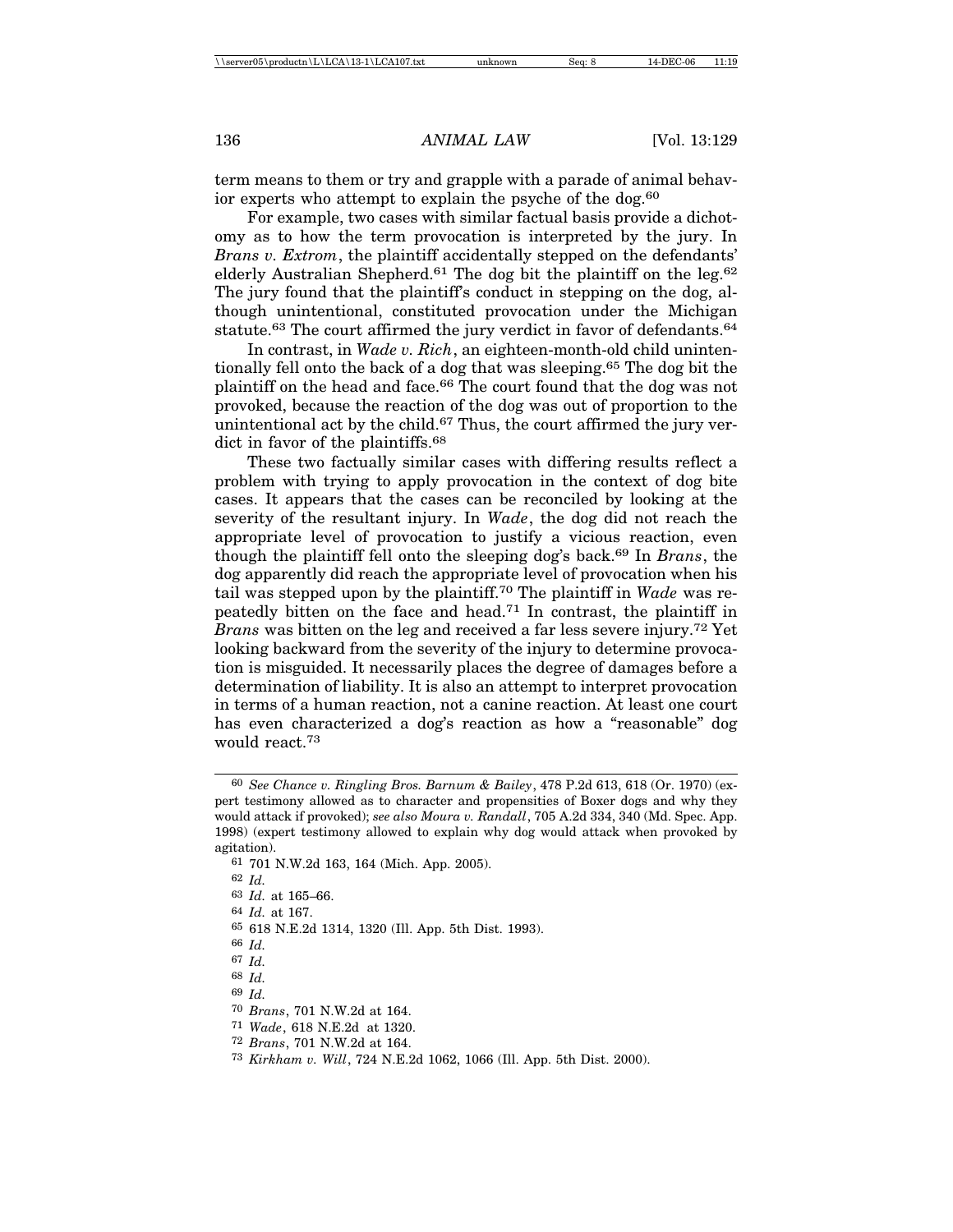Giving a human interpretation to a dog's reaction to provocation is at odds with what animal experts would conclude is reasonable dog behavior. Dogs are provoked to bite in seven distinct situations: (1) dominance aggression—directed to those who take something away from a dog; (2) defensive aggression—directed to those who approach a dog too quickly or too closely; (3) protective/territorial aggression—directed to small, quickly moving animals and children; (4) predatory aggression—directed to small, moving animals or children, especially with more than one dog involved; (5) pain-elicited aggression—directed to those who approach a dog when the dog is in pain; (6) punishment-elicited aggression—directed to those who kick, hit, or assault a dog; and (7) redirected aggression—directed to those who approach a dog when it is already in an aggressive state.74

It appears easiest to find provocation in the instance of punishment-elicited aggression, such as when the dog is physically abused by the victim.75 Yet it is apparent that even the actions at issue in those cases finding no provocation may be easily categorized as aggressiveeliciting behavior. For example, a person screaming at a dog can result in aggression.76 Children moving too quickly can result in predatory aggression.77 However, most courts "humanize" a dog's reaction and thus find no provocation in these instances.78 A human would not be justified in attacking another human as a reaction to a scream, therefore a dog should also not be justified in attacking in reaction to a scream. Yet a human who is physically assaulted is justified in attacking, based on the concept of self-defense.79 However, comparing a human response to a canine response shows a misunderstanding of what provokes a dog.

Defendants have resorted to the use of expert testimony from dog behaviorists in order to help the jury understand canine behavior and to decide whether a dog's bite resulted from provocation.80 In *Rodgers v. Dittman*, the appellate court upheld the trial court's allowance of expert testimony of a dog's behavior.81 In *Rodgers*, a meter reader was

<sup>74</sup> *Dog Bite Law*, *supra* n. 13, at http://dogbitelaw.com/PAGES/whybite.html.

<sup>75</sup> *See Paulsen v. Courtney*, 277 N.W.2d 233, 235 (Neb. 1979) (holding that a fiveyear-old boy provoked a dog when he repeatedly poked sticks and threw rocks at the dog prior to being bitten).

<sup>76</sup> *Dog Bite Law*, *supra* n. 13, at http://dogbitelaw.com/PAGES/whybite.html. 77 *Id.*

<sup>78</sup> *See e.g. Robinson*, 561 N.E.2d at 116 (holding that plaintiff's scream was not provocation within the meaning of the dog bite statute); *Sand v. Gold*, 301 So. 2d 828, 829 (Fla. 3rd Dist. App. 1974) (holding that a nine-year-old child did not provoke a dog when he removed a bone out of the dog's feeding dish prior to being bitten).

<sup>79</sup> *See generally Restatement (Second) of Torts* § 63 (authorizing an actor to defend himself by use of reasonable force against unprivileged harmful or other offensive contact or other bodily harm); *id.* at § 65 (authorizing an actor to defend himself by use of force intended or likely to cause death or serious bodily injury).

<sup>80</sup> *See e.g. Rodgers v. Dittman*, 2002 Iowa App. LEXIS 285, 290-91 (Mar. 13, 2002) (expert testimony regarding dog behavior).

<sup>81</sup> *Id.* at 294-95.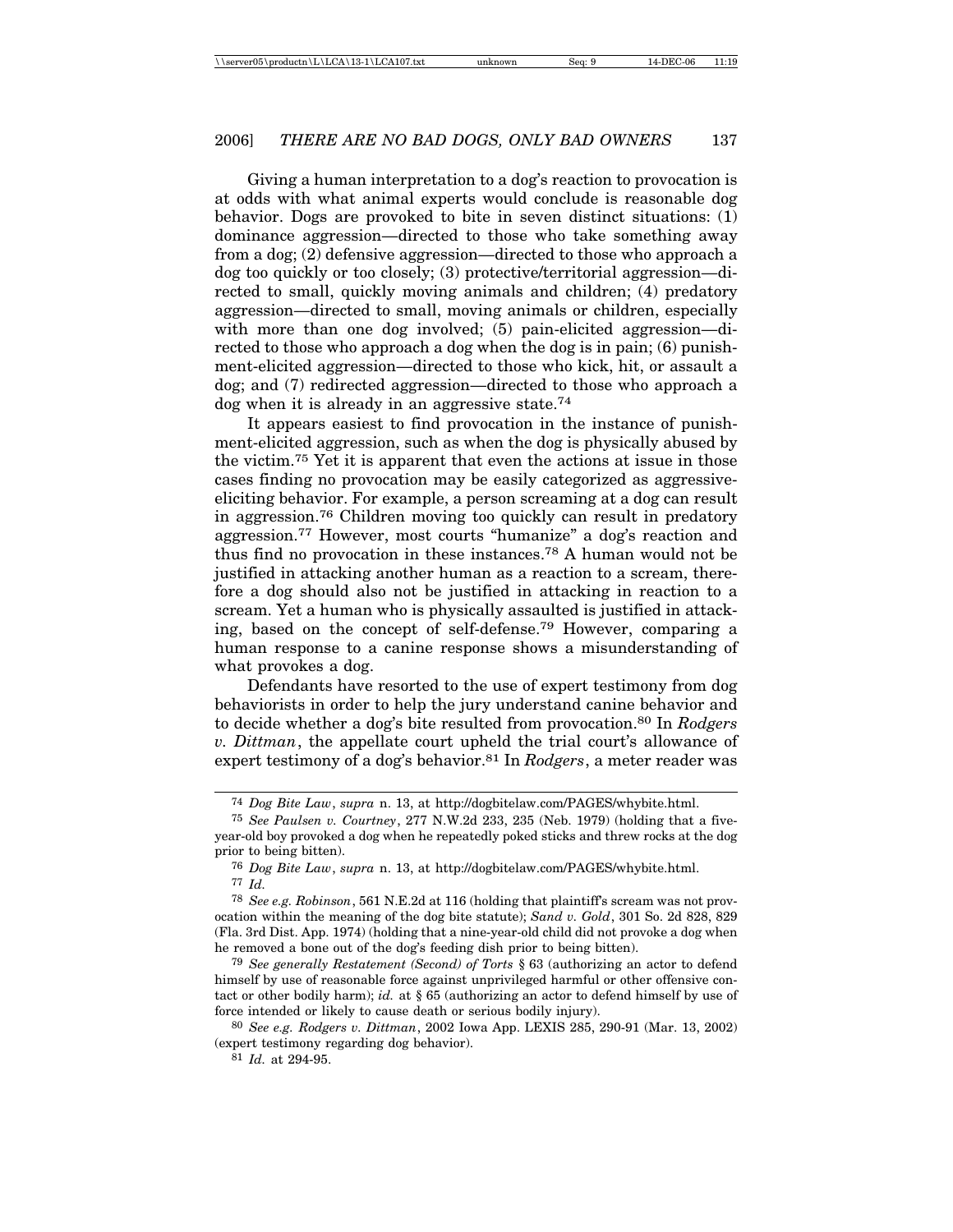injured when she fell after being chased by Ben, a Brittany Spaniel.<sup>82</sup> At trial, the court permitted the testimony of an animal expert, who reenacted the incident and concluded that, in his expert opinion, Ben's barking would not have resulted in biting.83 The court also allowed testimony from a pest control inspector who had encountered Ben without incident.<sup>84</sup> The appellate court stated that evidence of Ben's propensities and behavior at times other than the date of the incident was relevant as to whether Ben had attempted to attack and bite the plaintiff.85 The appellate court upheld the jury verdict in favor of the defendant.86

Although the use of animal experts is helpful to the jury in understanding canine provocation, the hiring of such an expert places yet another financial burden on dog owners. The better solution is to eliminate the provocation defense and any other defense that focuses on the conduct of the dog and necessitates proving the dog's character. Instead, the focus should shift to the responsibility of the owner and proving the owner's fault. The most efficient way to focus on the conduct of the owner is through a negligence cause of action.

#### IV. NEGLIGENCE: THE PROPER CAUSE OF ACTION IN DOG BITE CASES

Dog bite victims rarely rely solely on a negligence cause of action when pleading a dog bite case. Due to the ease with which a dog bite victim can recover for a dog bite under modern strict liability laws that eliminate the requirement of scienter, plaintiffs have no incentive to vigorously pursue a negligence claim.87 In addition, many courts follow the *Restatement* and restrict a negligence cause of action to imposing a duty on a dog owner only if the owner fails to prevent the harm.<sup>88</sup> Since the comment to the *Restatement* states that dogs are unlikely to do substantial harm, and thus there is no general duty to keep them under constant control, it is difficult to base a negligence claim on a failure to supervise and/or control the dog.<sup>89</sup>

86 *Rodgers*, 2002 Iowa App. LEXIS 285 at 298.

87 *See generally Validity, Construction, and Effect of Statute Eliminating Scienter as a Condition of Liability for Injury by Dog or Other Animal*, 142 A.L.R. 436, 437–38 (1943) (discussing the elimination of scienter in dog bite cases).

88 *Restatement (Second) of Torts* § 518 (1977).

89 *Id.* at cmt. j. However, with municipalities enacting leash laws, courts bypass the *Restatement* view and apply *negligence per se* to dog owners whose unleashed dogs cause harm. *See e.g. Phiel v. Boston*, 586 S.E.2d 718, 721 (Ga. App. 2003) (noting that liability of a dog owner may be established by showing the animal was not on a leash as required by local ordinance); *Butler v. Frieden*, 158 S.E.2d 121, 123 (Va. 1967) (holding that violation of the Norfolk leash law ordinance constituted *negligence per se*).

<sup>82</sup> *Id.* at 287-88.

<sup>83</sup> *Id.* at 290.

<sup>84</sup> *Id.* at 295.

<sup>85</sup> *Id.* at 293–94; *but see Quellos v. Quellos*, 643 N.E.2d 1173, 1181 (Ohio App. 8th Dist. 1994) (holding that the dog bite strict liability statute does not allow evidence of a dog's gentle nature, since it imposes liability without regard to fault).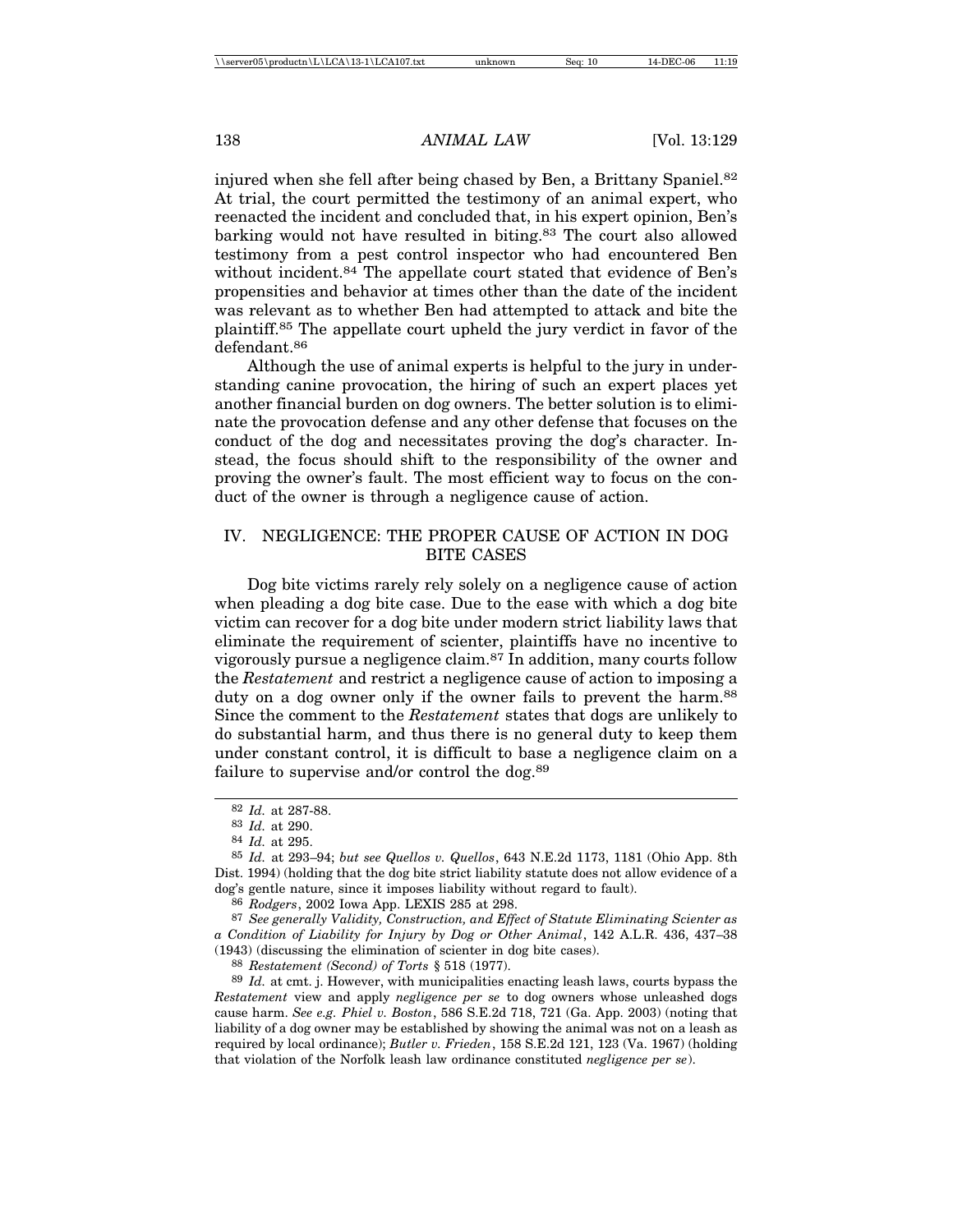It seems that negligence causes of action are most often pled when a state's strict liability law requires the plaintiff to prove that the defendant knew or should have known the dog had vicious propensities, and the plaintiff is unable to meet that burden. However, the fact that the plaintiff is unable to prove the known dangerous propensities of the dog often dooms the negligence claim as well. In *Russell v. Rivera*, the plaintiff was bitten on the finger by the defendant's dog, a 12-yearold purebred Husky.90 The incident occurred when the plaintiff placed his hands on top of a three-foot fence that surrounded the defendant's property.91 The dog was kept behind this fence.92 The lower court dismissed the strict liability claim, because the plaintiff failed to establish that the defendant had knowledge of the dangerous propensities of the dog.<sup>93</sup>

The plaintiff had also included in his complaint a common law negligence claim.94 The plaintiff alleged that the dog owner was negligent, in that he had placed large cinder blocks next to the fence which allowed the dog to step up onto the blocks and reach the top of the fence, and ultimately bite the plaintiff.95 Negligence claims are applicable in limited circumstances where there may be "a distinct, enhanced duty required by the particular circumstances."96 However, the court found that no heightened duty was owed in this case, since the dog had exhibited no vicious tendencies in the past.97 Thus, the defendant's placing of the cinder blocks—allowing the dog to reach the top of the fence—was not negligent, because there was no foreseeable risk, since the dog was previously well-behaved.98 Therefore, the court dismissed the negligence claim.99

In contrast to *Russell*, *Drake v. Dean* illustrates a court's upholding of a negligence claim when the strict liability claim failed.100 In *Drake*, the plaintiff, a member of Jehovah's Witnesses, was going from house to house to discuss the Bible with those who might be interested.101 As the plaintiff was walking up the driveway of the defendant's home, the defendant's dog, Bandit (a Pit Bull), knocked the plaintiff to the ground, causing her to suffer a broken hip and lacerations to her head.102 Bandit was leashed on a chain attached to a onehundred-foot guy wire that gave him access to the driveway.<sup>103</sup> It was

<sup>90</sup> 780 N.Y.S.2d 699, 700 (N.Y. App. Div. 1st Dept. 2004).

<sup>91</sup> *Id.*

<sup>92</sup> *Id.*

<sup>93</sup> *Id.*

<sup>94</sup> *Id.*

<sup>95</sup> *Id.*

<sup>96</sup> *Russell*, 780 N.Y.S.2d at 701.

<sup>97</sup> *Id.* at 701.

<sup>98</sup> *Id.*

<sup>99</sup> *Id.* at 700.

<sup>100</sup> *Drake v. Dean*, 19 Cal. Rptr. 2d 325, 335 (Cal. App. 3d Dist. 1993).

<sup>101</sup> *Id.* at 327.

<sup>102</sup> *Id.*

<sup>103</sup> *Id.*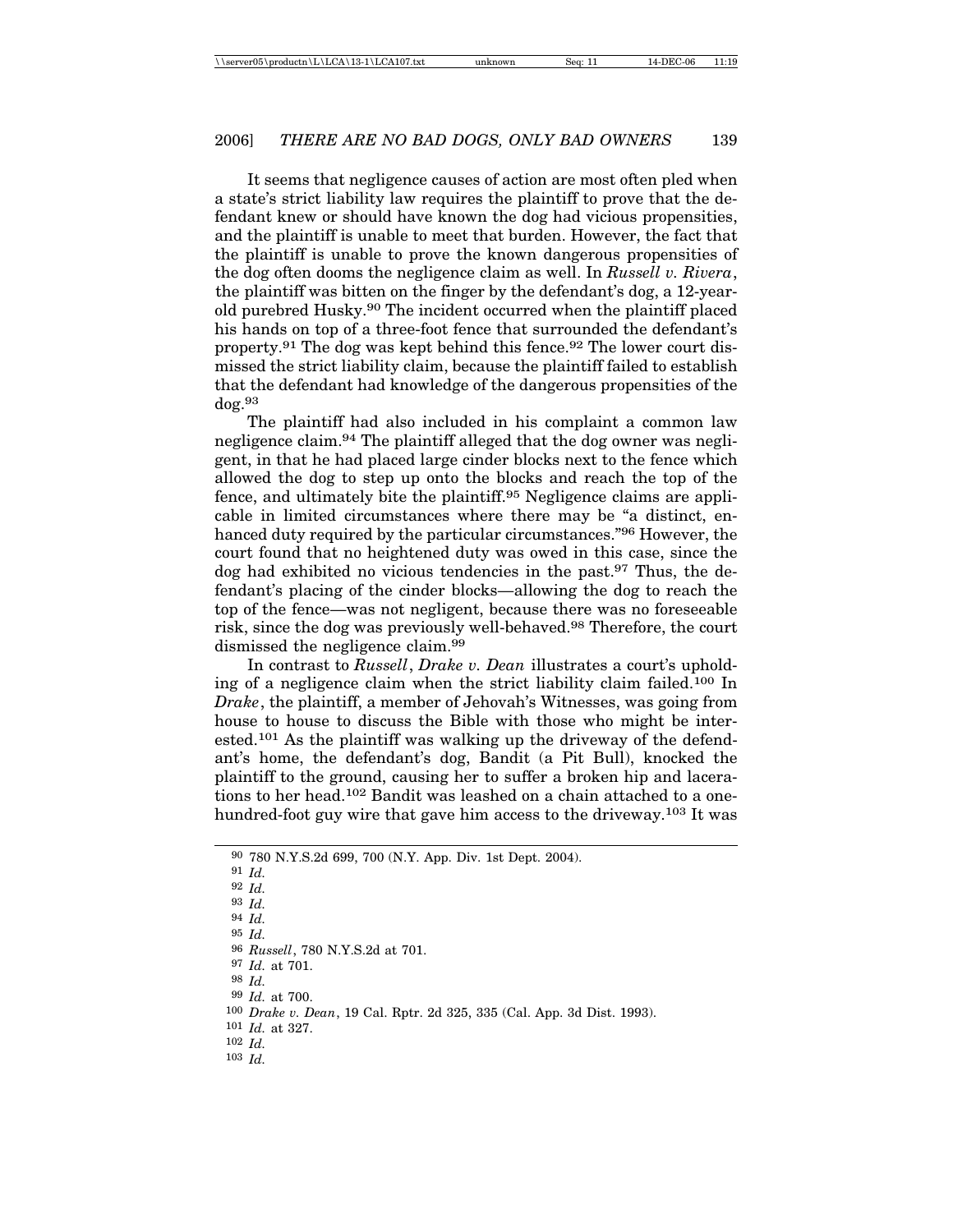disputed whether the defendant had previously stated that the dog had a habit of jumping on people, and several witnesses testified that Bandit was a well-behaved, gentle animal.104 The jury was instructed on strict liability—specifically, whether the defendant knew of any vicious and dangerous propensities of his dog that were abnormal to its class.105 The trial court refused to instruct the jury on standard negligence.106 The jury returned a verdict in favor of the defendant on the strict liability claim.107

The appellate court held that the trial court had erred in refusing the instruction on negligence.108 The court stated that negligence is based on foreseeability, and that a cause of action for negligence can be maintained if the owner could have reasonably anticipated his dog could cause harm, even in the absence of the dog possessing dangerous propensities abnormal to its class.109 In *Drake*, even though the jury found that Bandit had no vicious or dangerous propensities, the jury's finding did not resolve the negligence issues.110 Specifically, there were negligence issues as to whether Bandit posed a risk of harm to others; whether the risk was reasonably foreseeable; and, if so, whether the defendant had failed to exercise ordinary care by failing to control Bandit.111

The dissent in *Drake* was concerned that permitting a negligence claim would greatly expand the liability of dog owners, who could now be liable even in the absence of a finding that the dog was vicious or dangerous.112 Like the court in *Russell,* the dissent believed that if a dog is characterized as docile, there is no duty on the owner to supervise or control the dog, and thus no issue of negligence for the jury.113 The dissent followed the *Restatement'*s position that dogs do not have to be confined or kept under constant supervision, absent a finding that the dog's behavior is vicious or abnormal to its class.114

The *Drake* majority is more in line with the proper duty of care for dog owners in today's society. However, the *Drake* majority finds a negligence claim to be a fallback position to a failed strict liability claim.115 The dissent in *Drake* and the *Russell* court seem to mistakenly assume that dogs should be free to roam unsupervised, because that is in conformity with their gentle nature.<sup>116</sup> Yet disallowing a negligence claim and eliminating the owner's duty to supervise leaves

104 *Id.*

105 *Id.* at 328.

- 106 *Drake*, 19 Cal. Rptr. 2d at 328.
- 107 *Id.*

108 *Id.* at 335.

109 *Id.*

110 *Id.*

111 *Id.*

112 *Drake*, 19 Cal. Rptr. 2d at 337.

113 *Id.*

114 *Id.*

115 *Id.* at 336.

<sup>116</sup> *Id.* at 337; *Russell*, 780 N.Y.S.2d at 701.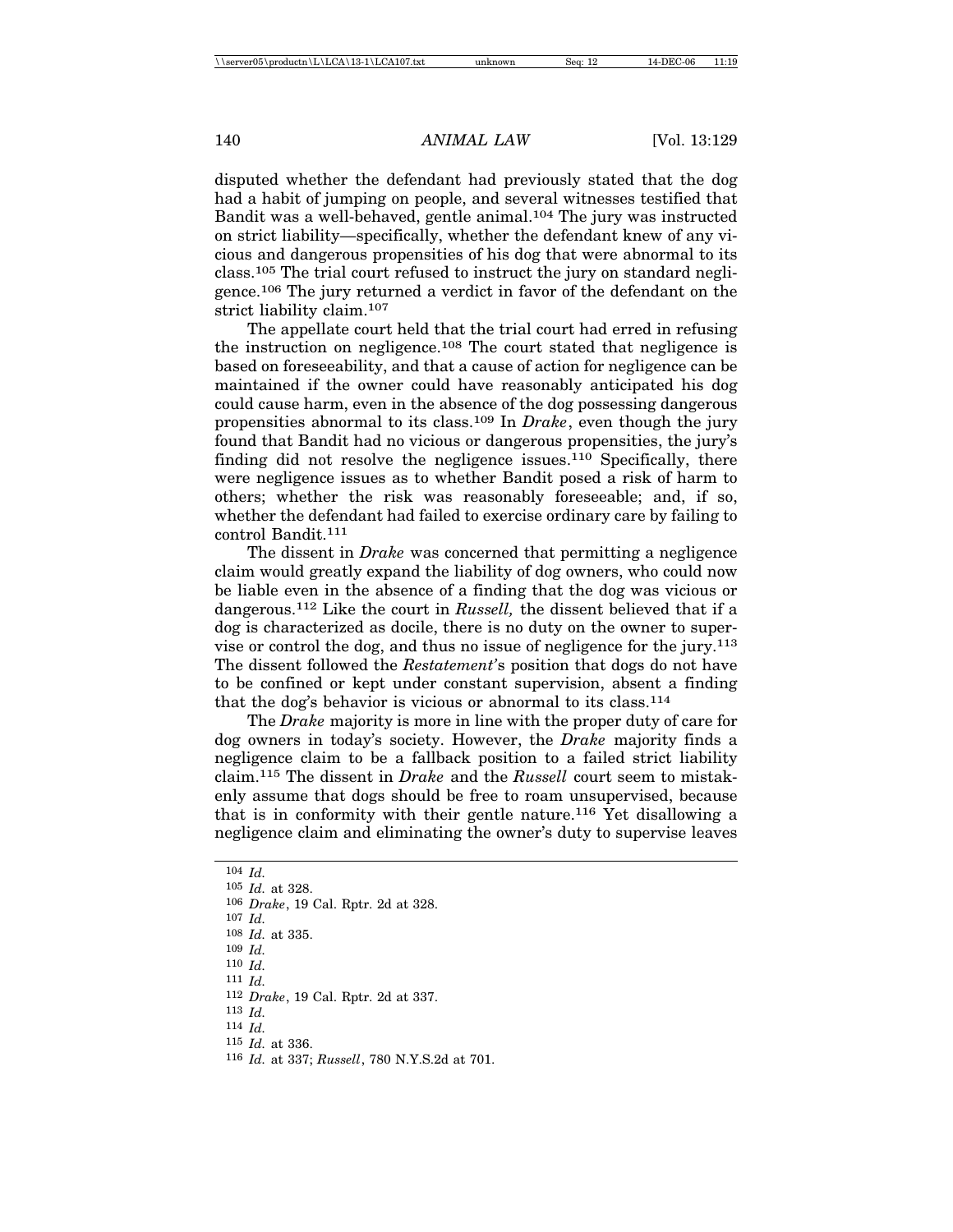courts with a choice of two varieties of strict liability claims. A court applying common law strict liability, with the scienter requirement and a determination of whether the dog is abnormally dangerous, often places too harsh a burden on dog bite victims. Conversely, a court removing the scienter and abnormally dangerous dog requirements results in almost absolute liability for the dog owner. In essence, a negligence cause of action is the fair compromise between extreme strict liability statutes and laws. Negligence shifts the focus away from the determination of whether a dog was dangerous or provoked, and instead puts the responsibility on dog owners to supervise and control their pets.

Placing a duty to supervise and control those in the care of others is not a novel concept. One has only to look to the obligation placed on parents to supervise and control their children to find a valid analogy to dog owners. However, because dogs are classified as property in most jurisdictions, it is also helpful to compare dog owner liability with property owner liability.117

# V. DOGS AS CHILDREN OR PROPERTY: THE APPLICATION OF A NEGLIGENCE STANDARD IN COMPARABLE INJURY CASES

Although dogs are classified as property in most jurisdictions,  $118$ they are considered by many to be deserving of certain human rights.119 As such, in determining liability, dogs are more akin to children than to pieces of furniture. Therefore, it is appropriate to look at the duty imposed on parents for the injuries caused by their children, as the parent-child relationship is comparable to the owner-dog relationship in today's society.

Under common law, parents are generally not liable for the torts of their children under a theory of vicarious liability.120 Therefore, parents do not assume the responsibility of their children's torts due to the parent-child relationship. However, parents may become liable for their own inaction in failing to prevent their children from harming others.121 The *Restatement*'s position is that parents have a duty to

120 *See generally* Andrew C. Gratz, Student Author, *Increasing the Price of Parenthood: When Should Parents Be Held Civilly Liable for the Torts of Their Children?* 39 Hous. L. Rev. 169 (2002) (discussing the common law tradition of enforcing civil liabilities against parents for tortious acts of their children only in limited situations).

<sup>117</sup> *See* Thomas G. Kelch, *Toward a Non-Property Status for Animals*, 6 N.Y.U. Envtl. L.J. 531, 537 (1998) (discussing the common law tradition in treating animals as property).

<sup>118</sup> *Id.*

<sup>119</sup> *See generally* Assn. Veterinarians Animal Rights, *AVAR's Mission Statement*, http://avar.org/ (accessed Nov. 12, 2006) (stating that their mission is creating rights for all non-human animals); PETA, *About PETA: General FAQs,* http://www.peta.org/ about/faq.asp; *scroll to* "What rights should animals have?" (accessed Nov. 12, 2006) (discussing the relevance of certain human rights to animals).

<sup>121</sup> *Restatement (Second) of Torts* § 316, cmt. a.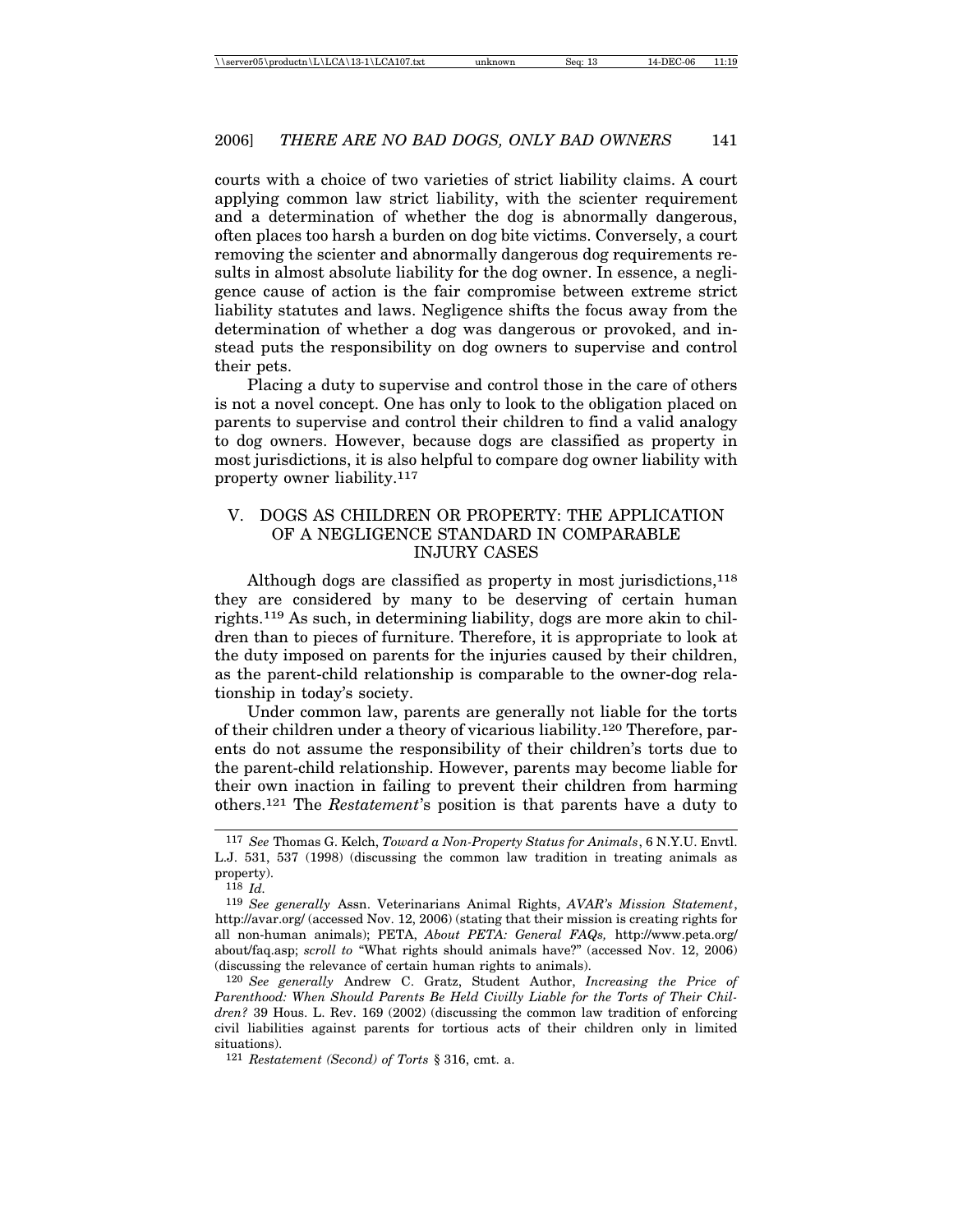exercise reasonable care to control their minor children in order to prevent them from causing harm to others, if the parent knows he has the ability to control his child and knows of the necessity and opportunity for exercising such control.122

*Linder v. Bidner* follows the *Restatement'*s view in imposing parental liability for the torts of children.123 In *Linder*, the plaintiffs alleged that the defendants' son had assaulted their child.124 More specifically, the plaintiffs alleged that the defendants' son had a habit of "mauling, pummeling, assaulting, and mistreating smaller children" and that the defendants knew of their son's conduct, but still allowed the behavior to continue.125 The court denied a motion to dismiss on behalf of the defendants and held that they could stand trial for negligent supervision.126 The court held that the plaintiffs had clearly stated a negligence cause of action.<sup>127</sup> The court found that the allegations in the complaint, taken as true, showed notice to the defendants of their son's dangerous propensity, and that the defendants' had failed to control their son when it could be reasonably anticipated that the son could cause harm to others.128

*Linder* could well have been a dog bite case. In fact, allegations of mauling and assaulting are similar to allegations made in dog bite cases.129 Therefore, it is not surprising that the *Restatement'*s test for parental liability is similar to the *Restatement'*s test for negligent dog owner liability. Both tests focus on the obligation to prevent harm from known dangerous behavior.130 If *Linder* had involved a dog biting incident, the result would likely have been the same if applying the negligence test for dog owner liability.

Since dogs are most often classified as property, $131$  it is also instructive to compare dog owner liability in a dog bite case with property owner liability for injuries caused on or by the owner's property. A property owner is liable for injury on his property when he knows or has reason to know of a condition giving rise to an unreasonable risk of harm and fails to warn of the condition or to make it safe.<sup>132</sup>

124 *Id.*

130 *Restatement (Second) of Torts* §§ 316, 509 (1977).

131 *Id.* at § 509.

132 *Id.* at § 342.

<sup>122</sup> *Id.* at § 316.

<sup>123</sup> 270 N.Y.S.2d 427, 430 (N.Y. App. Div. 1966).

<sup>125</sup> *Id.* at 428-29.

<sup>126</sup> *Id.* at 428.

<sup>127</sup> *Id.* at 430.

<sup>128</sup> *Id.* at 429.

<sup>129</sup> *See e.g. Cahill v. Wilmot*, 1995 WL 387576 at \*2 (Conn. Super. June 26, 1995) (stating that the dog "attack[ed] and otherwise maul[ed] and repeatedly bit[ ] the plaintiff"); *McDonald v. Burgess*, 255 A. 2d 299, 299 (Md. 1969) (alleging that defendants allowed their dog to "severely bite and maul the minor Plaintiff"); *Feldman v. Sellig*, 110 Ill. App. 130, 132 (Ill. App. Ct. 1st Dist. 1903) (alleging that the dog "was accustomed to attack[ing], assault[ing,] and bit[ing] mankind").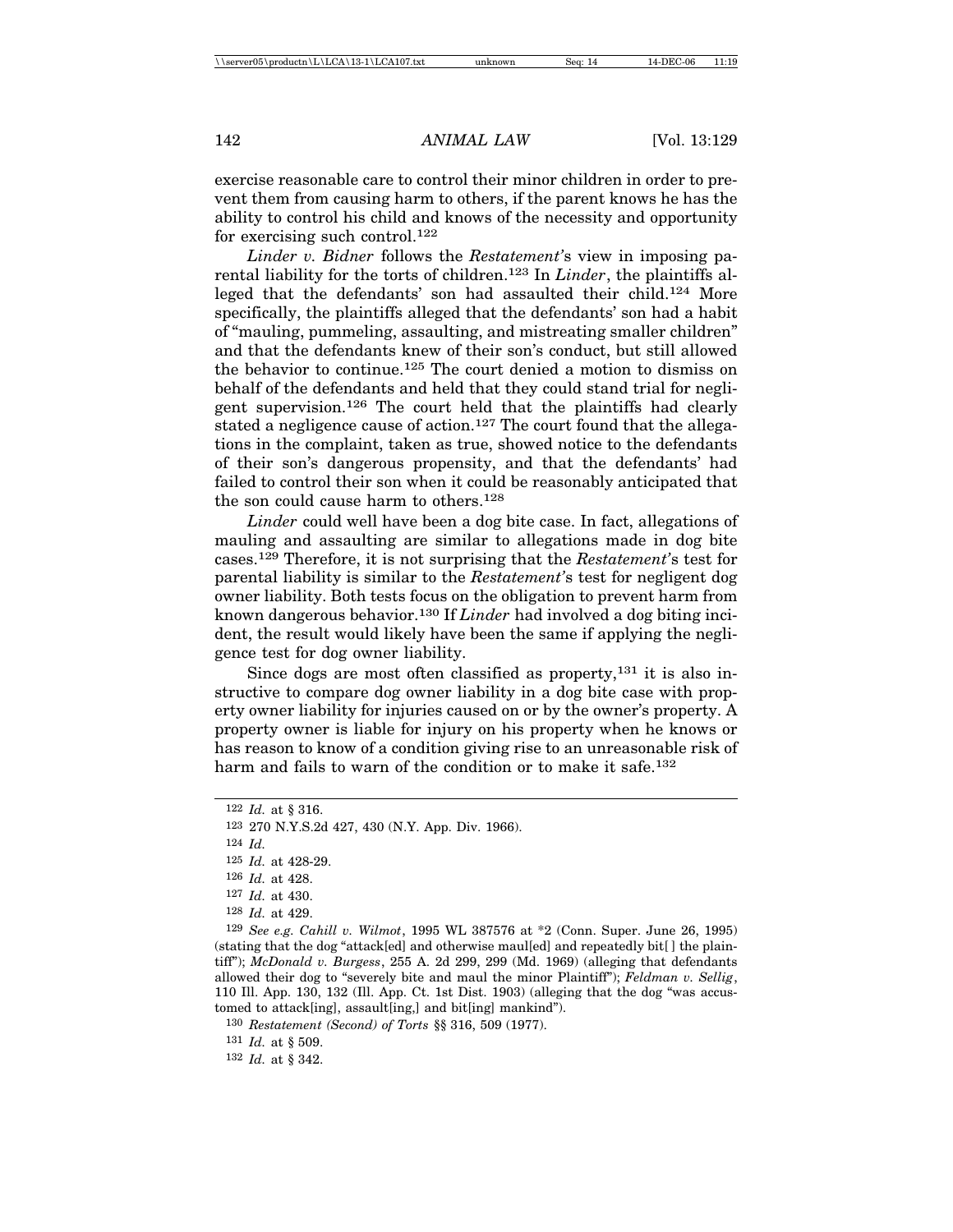*Stevens v. Dovre* is instructive on the liability of a property owner for injuries caused on his property.133 In *Stevens*, the plaintiff fell and was injured on a concrete slab on the defendant homeowner's walkway.134 The walkway consisted of two steps set on a concrete slab, which was about four and one half inches higher than the concrete walkway leading from the house to the driveway.135 The walkway was not as high as the concrete slab, and the plaintiff fell when stepping from the slab onto the walkway.136 The appellate court upheld the trial court's directed verdict in favor of the homeowner.137 The structure of the walkway did not constitute a dangerous condition, and the structure of the entire area involved no peculiarity which would constitute a hidden danger.<sup>138</sup> Therefore, there was no duty on the homeowner to correct the walkway or warn of its condition.139

*Stevens* is a helpful analogy to dog bite cases. If a dog were compared to a piece of concrete on a walkway, liability should only be imposed if the dog poses an unreasonable risk of harm to others, and the owner is aware of this unreasonable risk. If someone is injured by tripping on a concrete walkway, or an individual trips over a dog and the dog bites, both circumstances should require a negligence analysis, not a strict liability analysis.

# VI. CRAFTING A NEGLIGENCE STANDARD FOR DOG BITE CASES

Analogies involving children and property are helpful in determining the scope of liability for a dog owner. Parents and dog owners both have a responsibility to control and supervise those in their care. Similarly, property owners have a responsibility to make their premises safe for others. Yet neither parents nor property owners are strictly liable for damage or injury.140 Therefore, a proper duty imposes a negligence standard that encompasses the property-child characteristics of dog ownership.

The *Restatement'*s position on negligence for dog bites is a good start at crafting a negligence standard of care.141 The *Restatement'*s negligence standard is used as an alternative to strict liability when the dog has not been classified as abnormally dangerous and therefore subject to strict liability.142 The *Restatement* finds negligent liability when the owner is negligent in failing to prevent the harm.<sup>143</sup> The neg-

<sup>133</sup> 234 A.2d 596, 596-97 (Md. 1967).

<sup>134</sup> *Id.* at 598.

<sup>135</sup> *Id.*

<sup>136</sup> *Id.*

<sup>137</sup> *Id.* at 599.

<sup>138</sup> *Id.* at 598.

<sup>139</sup> *Stevens*, 234 A.2d at 598.

<sup>140</sup> *Restatement (Second) of Torts* §§ 316, 518.

<sup>141</sup> *See id.* at § 518 (discussing the liability for harm done by domestic animals).

<sup>142</sup> *Id.*

<sup>143</sup> *Id.*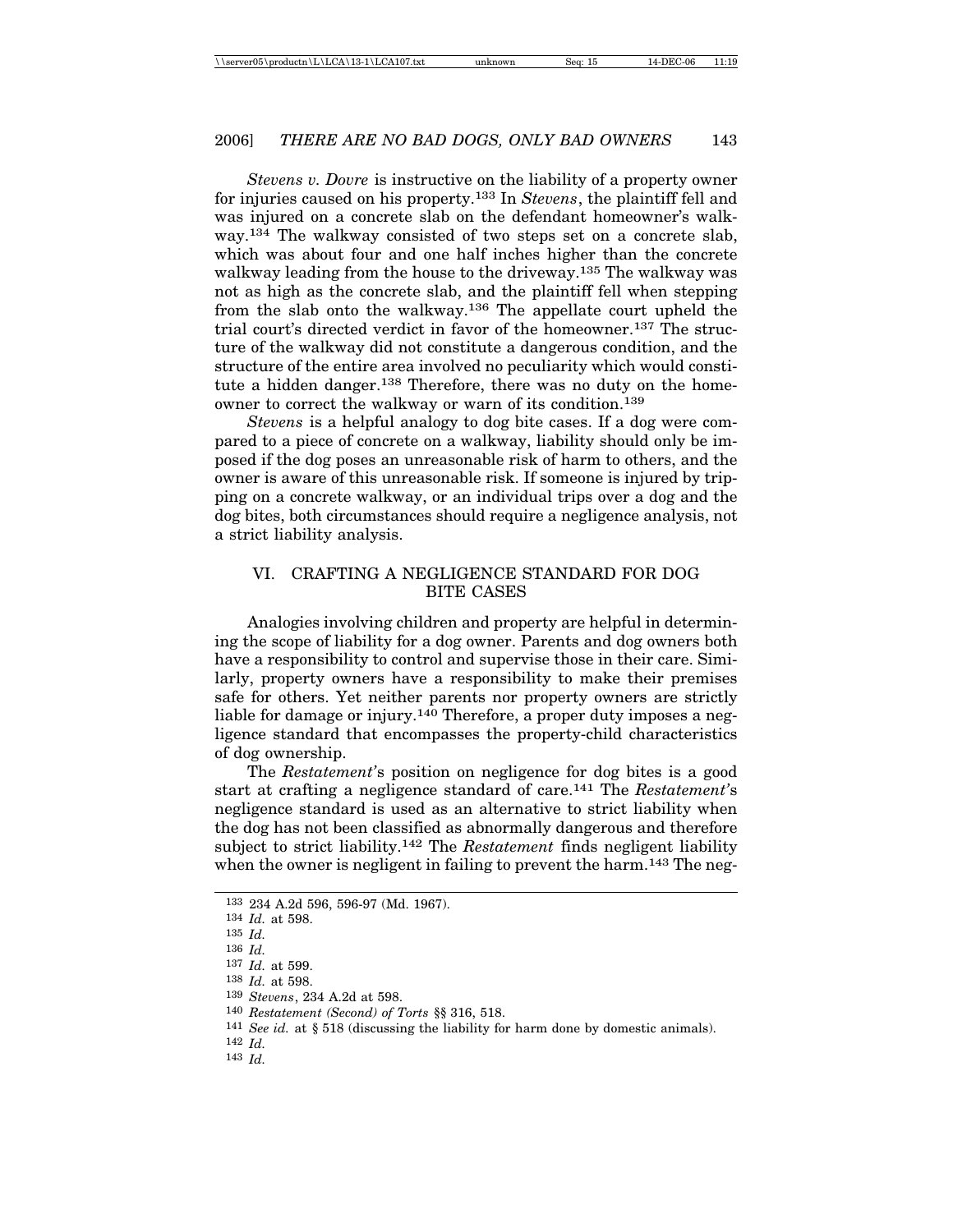ligence standard should incorporate the *Restatement'*s requirement that the owner know the habits and tendencies of the dog and prevent an unreasonable risk of harm. However, in addition to the *Restatement'*s position, the negligence standard should incorporate principles from parental and property owner liability. Thus, dog owners should have an affirmative duty to supervise and control their dogs and make conditions safe for those in the company of the dog. Strict liability should be abandoned in dog bite cases. Instead, courts should follow the negligence standard, which would not classify dogs as abnormally dangerous or focus on claims or defenses that seek to interpret the dog's thought processes to determine issues such as provocation.

Courts and legislatures should define the duty imposed under the negligence standard in dog bite cases in the following manner:

A person who harbors or possesses a domestic animal, such as a dog, has a duty to prevent an unreasonable risk of harm to others. Preventing a risk of harm includes controlling and supervising the dog in order to make conditions safe for those with whom the dog comes into contact.

The duty imposed under a negligence standard should not prove more burdensome for either dog owners or dog bite victims. Dog bite victims would have to plead and prove the elements of negligence and establish fault on the defendant dog owner through breach of a duty of care. No longer would mere dog ownership result in a presumption of liability. Dog owners would also be entitled to all defenses commonly used in negligence cases.

Yet dog owners would have an affirmative duty to supervise and control their dogs. The duty to supervise becomes paramount as dog bite cases are frequently occurring outside the home. Dogs are increasingly accompanying their owners to many places outside the home and are subjected to new and different environments. As dogs are given more access to public facilities, supervision requirements should become more stringent. A duty to supervise is equally important in the home. The majority of dog bites occur at the owner's home or in a familiar place, with children most often the victims.<sup>144</sup> In fact, a large percentage of fatal dog attacks are the result of owners failing to restrain their dogs on their property.145

A duty to supervise would impose liability on negligent dog owners who chain their dogs outside or leave them unattended with children. The proof would require an owner's knowledge that his dog could

<sup>144</sup> *Nonfatal Dog Bite Injuries, supra* n. 5 at 608 (the majority—eighty percent—of **R** dog bites incurred against persons under eighteen years old are inflicted by the family dog or a neighbor's dog); *Statistics*, *supra* n. 13 (stating that seventy percent of dog bite **R** victims are children and sixty-one percent of dog bites occur at home or in a familiar place).

<sup>145</sup> Am. Humane Assn., *Fact Sheets: Dog Bites*, http://www.americanhumane.org/site/ PageServer?pagename=nr\_fact\_sheets\_animal\_dog\_bite (accessed Nov. 12, 2006) (stating that fifty-eight percent of human deaths due to dog bites involve unrestrained dogs on their owner's property).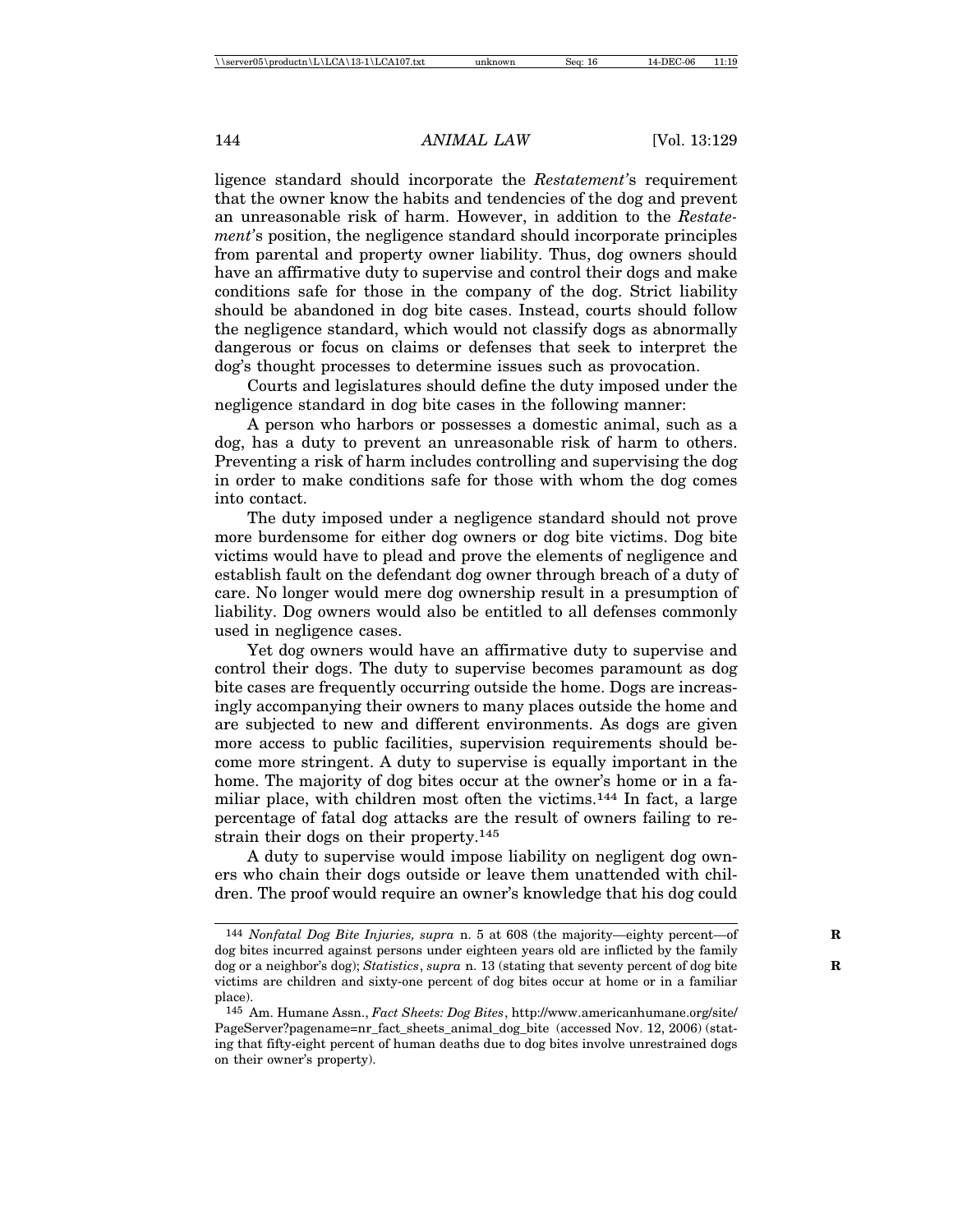cause harm, not a classification of the dog as abnormally dangerous or showing a lack of provocation.

#### VII. CONCLUSION

Dogs are presumptively companions, not abnormally dangerous animals. Therefore, courts and legislatures should abandon strict liability laws in dog bite cases and apply a negligence standard. Unlike the current state of most strict liability statutes, in which claims and defenses rest on the psyche of the dog, a negligence standard would encompass an evaluation of the owner-dog relationship. Courts would focus on the owner's knowledge concerning his dog's behavior and consider whether, in light of that knowledge, the owner's supervision and control of his dog was reasonable. In essence, the jury would ultimately decide whether there is a bad *owner*, not a bad *dog*.